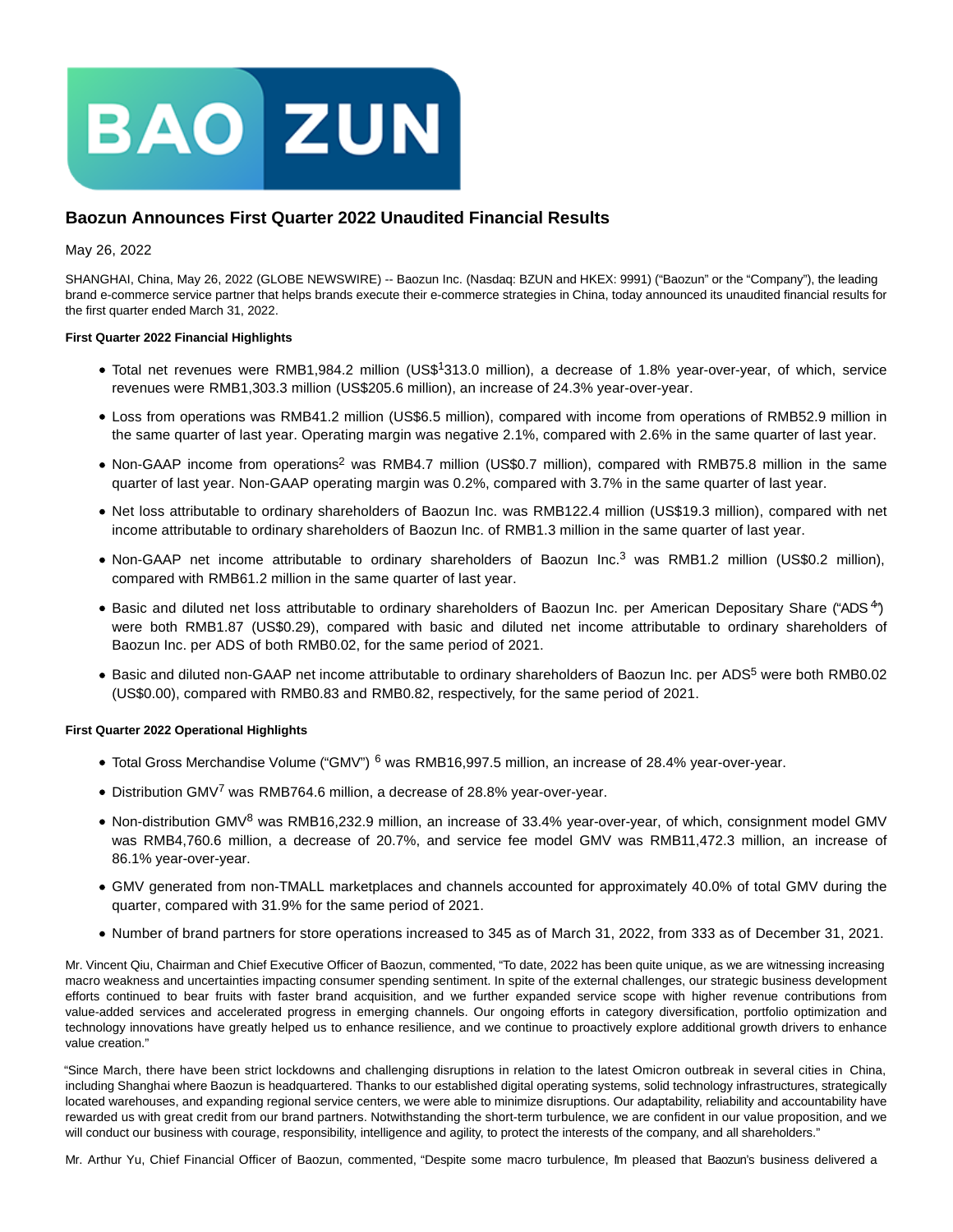durable top line, of which, service revenues grew by 24.3% year-over-year and achieved a non-GAAP income from operations of RMB4.7 million. It is encouraging that, although revenue from online store operation decreased, our value-added services including digital marketing and IT solutions delivered high double-digit growth year-over-year. In light of the macro-uncertainties, our financial management's priority and focus will be on business efficiency, cash flow management and cost control. With a solid balance sheet and a strong brand pipeline, we remain confident about our long-term business prospects and strategy."

#### **First Quarter 2022 Financial Results**

**Total net revenues** were RMB1,984.2 million (US\$313.0 million), a decrease of 1.8% from RMB2,020.5 million in the same quarter of last year. The decrease in total net revenue was mainly due to a reduction in revenue from online store operations, as a result of weaker macro-economics and consumption sentiment, and a reduction in product sales revenue, largely offset by the increase in value-added services, such as digital marketing and IT solution services.

The following table sets forth a breakdown of our revenues by segment and key categories $9$  for the periods indicated:

|                                                 | For the three months ended March 31, |                   |                                     |       |                   |               |
|-------------------------------------------------|--------------------------------------|-------------------|-------------------------------------|-------|-------------------|---------------|
|                                                 | 2021                                 |                   |                                     | 2022  |                   |               |
|                                                 | <b>RMB</b>                           | $%$ of<br>Revenue | <b>RMB</b>                          | US\$  | $%$ of<br>Revenue | YoY<br>Change |
|                                                 |                                      |                   | (In million, except for percentage) |       |                   |               |
| Online store operations                         |                                      |                   |                                     |       |                   |               |
| Appliances                                      | 381.7                                | 19%               | 358.1                               | 56.5  | 18%               | -6%           |
| Apparel and accessories                         | 250.0                                | 12%               | 265.2                               | 41.8  | 13%               | 6%            |
| - Sportswear                                    | 118.2                                | 5%                | 88.1                                | 13.9  | 4%                | $-25%$        |
| - Others                                        | 75.0                                 | 4%                | 103.4                               | 16.3  | 5%                | 38%           |
| - Luxury                                        | 56.8                                 | 3%                | 73.7                                | 11.6  | 4%                | 30%           |
| Electronics                                     | 239.9                                | 12%               | 150.7                               | 23.8  | 8%                | $-37%$        |
| Beauty and cosmetics                            | 88.1                                 | 4%                | 89.7                                | 14.2  | 5%                | 2%            |
| <b>Others</b>                                   | 365.6                                | 18%               | 209.4                               | 33.0  | 11%               | -43%          |
| Total net revenues from online store operations | 1,325.3                              | 65%               | 1,073.1                             | 169.3 | 55%               | -19%          |
| <b>Warehouse and fulfillment</b>                | 418.2                                | 21%               | 524.9                               | 82.8  | 26%               | 25%           |
| Digital marketing and IT solutions              | 277.0                                | 14%               | 386.2                               | 60.9  | 19%               | 39%           |
| <b>Total net revenues</b>                       | 2,020.5                              | 100%              | 1,984.2                             | 313.0 | 100%              | -2%           |

**Product sales revenue** was RMB680.8 million (US\$107.4 million), a decrease of 29.9% from RMB971.8 million in the same quarter of last year. The decrease was primarily attributable to the Company's optimization of its product portfolio in distribution model, resulting in sales contraction in electronics and appliances categories.

**Services revenue** was RMB1,303.3 million (US\$205.6 million), an increase of 24.3% from RMB1,048.7 million in the same quarter of last year. The increase was primarily attributable to incremental revenue contribution of RMB205.3 million (US\$32.4 million) from the Company's acquisitions made in the past twelve months, and increasing revenue contribution from digital marketing and IT solutions services.

**Total operating expenses** were RMB 2,025.3 million (US\$319.5 million), compared with RMB1,967.6 million in the same quarter of last year.

- **Cost of products** was RMB595.7 million (US\$94.0 million), compared with RMB822.3 million in the same quarter of last year. The decrease was primarily due to the decline in product sales revenue.
- **Fulfillment expenses** were RMB629.4 million (US\$99.3 million), compared with RMB508.0 million in the same quarter of last year. The increase was primarily due to the fulfillment cost of RMB177.1 million (US\$27.9 million) incurred by two warehouse and supply chain businesses acquired in the second quarter of 2021, which was partially offset by efficiency improvements, and a reduction in order volume in sportswear from apparel categories.
- **Sales and marketing expenses** were RMB615.9 million (US\$97.2 million), compared with RMB470.6 million in the same quarter of last year. The increase was mainly due to increased strategic business development staff to drive business growth, and an expansion in digital marketing services, which was partially offset by efficiency improvements.
- **Technology and content expenses** were RMB105.3 million (US\$16.6 million) compared with RMB93.0 million in the same quarter of last year. The increase was mainly due to growth in GMV and the Company's ongoing investment in technological innovation and productization, which was partially offset by the Company's cost control initiatives and efficiency improvements.
- **General and administrative expenses** were RMB90.6 million (US\$14.3 million), compared with RMB79.6 million in the same quarter of last year. The increase was primarily due to a rise in expenses related to acquired business in the past year.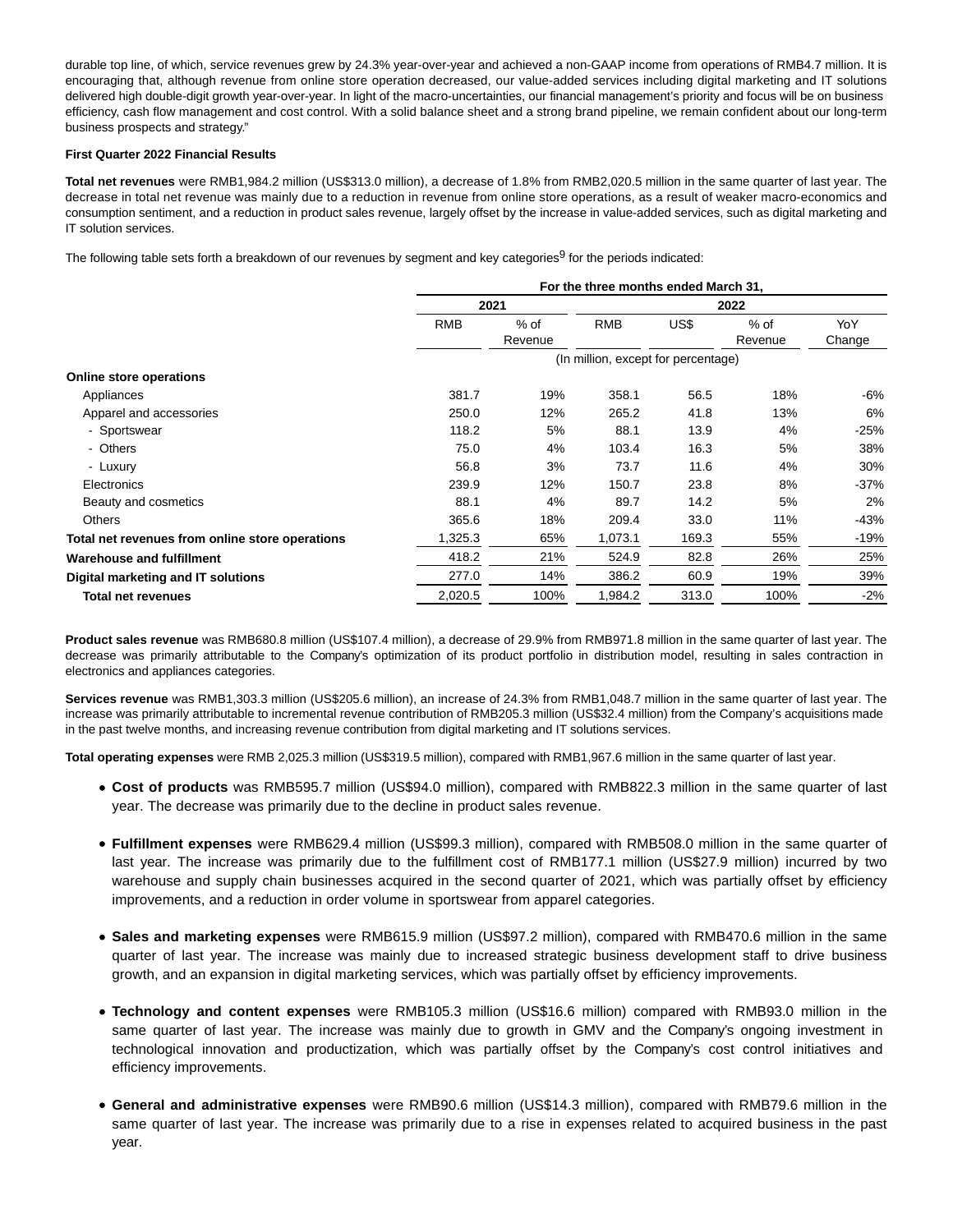**Loss from operations** was RMB41.2 million (US\$6.5 million), compared with income from operations of RMB52.9 million in the same quarter of last year. Operating margin was negative 2.1%, compared with 2.6% in the same quarter of last year.

**Non-GAAP income from operations** was RMB4.7 million (US\$0.7 million), compared with RMB75.8 million in the same quarter of last year. Non-GAAP operating margin was 0.2%, compared with 3.7% in the same quarter of last year.

**Unrealized investment loss** was RMB82.0 million (US\$12.9 million), compared with RMB 37.4 million in the same quarter of last year. The increase of unrealized investment loss was mainly due to a decrease in the trading price of iClick Interactive Asia Group Limited, or iClick Interactive, a public company listed on the Nasdaq Global Market that the Company invested in January 2021.

**Net loss attributable to ordinary shareholders of Baozun Inc.** was RMB122.4 million (US\$19.3 million), compared with net income attributable to ordinary shareholders of Baozun Inc. of RMB1.3 million in the same quarter of last year.

**Basic and diluted net loss attributable to ordinary shareholders of Baozun Inc. per ADS** were both RMB1.87 (US\$0.29), compared with basic and diluted net income attributable to ordinary shareholders of Baozun Inc. of both RMB0.02, for the same period of 2021.

**Non-GAAP net income attributable to ordinary shareholders of Baozun Inc.** was RMB1.2 million (US\$0.2 million), compared with RMB61.2 million in the same quarter of last year.

**Basic and diluted non-GAAP net income attributable to ordinary shareholders of Baozun Inc. per ADS** were both RMB0.02 (US\$0.00), compared with RMB0.83 and RMB0.82, respectively, for the same period of 2021.

As of March 31, 2022, the Company had RMB3,375.7 million (US\$532.5 million) in **cash, cash equivalents, and restricted cash**, compared with RMB4,699.8 million as of December 31, 2021.

#### **Update in Share Repurchase Programs**

On March 25, 2022, the Board of Directors approved a new share repurchase program for up to US\$80 million worth of the Company's shares in the next 12 months. During the first quarter of 2022, the Company repurchased approximately 2.3 million of ADSs for approximately US\$19.9 million under its share repurchase program.

#### **Conference Call**

The Company will host a conference call to discuss the earnings at 8:00 a.m. Eastern Time on Thursday, May 26, 2022 (8:00 p.m. Beijing time on the same day).

Due to the outbreak of COVID-19, operator assisted conference calls are not available at the moment. All participants wishing to attend the call must preregister online before they can receive the dial-in numbers. Preregistration may require a few minutes to complete. The Company would like to apologize for any inconvenience caused by not having an operator as a result of COVID-19.

Participants can register for the conference call by navigating to [http://apac.directeventreg.com/registration/event/2982048.](https://www.globenewswire.com/Tracker?data=GFrffI2OBoWICuh9rsyO8Iya8evlvx6xgHdIu55yAU9cKuPmEtmcbCpWbXi-7l2A_Vo4dUWLReW3iAqkGU7kcN8EW0vB3bt-oVQx7g9NYpos8JPAqTEavw7sRjF1JYmYiNPAk3vgWCyk9TEinuHWmM9z0u26XM8bh-j3s-AlL1p67SncvCQl9pD3uvOtCbLl) Once preregistration has been completed, participants will receive dial-in numbers, the passcode, and a unique access PIN.

To join the conference, simply dial the number in the calendar invite you receive after preregistering, enter the passcode followed by your PIN, and you will join the conference instantly.

A telephone replay of the call will be available after the conclusion of the conference call through 09:59 p.m. Beijing Time, June 2, 2022.

Dial-in numbers for the replay are as follows:

\_\_\_\_\_\_\_\_\_\_\_\_\_\_\_\_\_\_\_\_\_\_\_\_\_\_\_\_\_\_\_\_

| International Dial-in | +61-2-8199-0299         |
|-----------------------|-------------------------|
| U.S. Toll Free        | $+1 - 855 - 452 - 5696$ |
| Mainland China        | 800-988-0601            |
| Hong Kong             | 800-963-117             |
| Passcode:             | 2982048#                |
|                       |                         |

A live and archived webcast of the conference call will be available on the Investor Relations section of Baozun's website at [http://ir.baozun.com/.](https://www.globenewswire.com/Tracker?data=GFrffI2OBoWICuh9rsyO8CFz5mJHmdRuGpPTgAM6g-eurmPrT3lRQ-fqzb-qe4wluHcReG7y89lV1g8ubZwYF0xNcICQ2DmRHHZ4i1SsOUo=)

 $1$  This announcement contains translations of certain Renminbi (RMB) amounts into U.S. dollars (US\$) at a specified rate solely for the convenience of the reader. Unless otherwise noted, the translation of RMB into US\$ has been made at RMB6.3393 to US\$1.00, the noon buying rate in effect on March 31, 2022 as set forth in the H.10 Statistical Release of the Federal Reserve Board.

 $2$  Non-GAAP income (loss) from operations is a non-GAAP financial measure, which is defined as income (loss) from operations excluding share-based compensation expenses and amortization of intangible assets resulting from business acquisition.

<sup>3</sup> Non-GAAP net income (loss) attributable to ordinary shareholders of Baozun Inc. is a non-GAAP financial measure, which is defined as net income (loss) attributable to ordinary shareholders of Baozun Inc. excluding share-based compensation expenses, amortization of intangible assets resulting from business acquisition and unrealized investment loss.

<sup>4</sup> Each ADS represents three Class A ordinary shares.

<sup>5</sup> Basic and diluted non-GAAP net income (loss) attributable to ordinary shareholders of Baozun Inc. per ADS are non-GAAP financial measures, which are defined as non-GAAP net income (loss) attributable to ordinary shareholders of Baozun Inc. divided by weighted average number of shares used in calculating basic and diluted net income (loss) per ordinary share multiplied by three, respectively.

 $6$  GMV includes value added tax and excludes (i) shipping charges, (ii) surcharges and other taxes, (iii) value of the goods that are returned and (iv) deposits for purchases that have not been settled.

<sup>7</sup> Distribution GMV refers to the GMV under the distribution business model.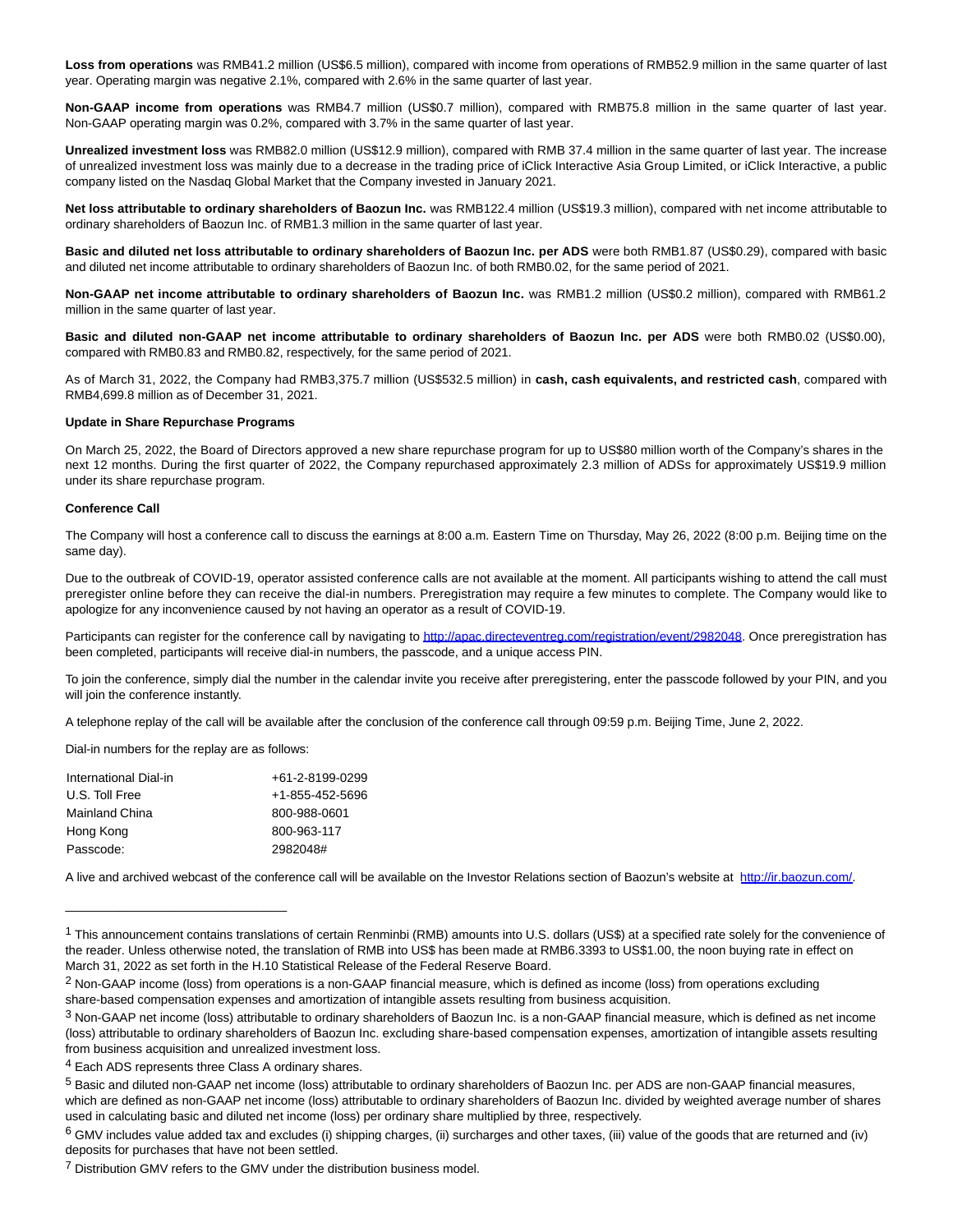8 Non-distribution GMV refers to the GMV under the service fee business model and the consignment business model.

 $9$  Key categories refer to the categories that accounted for more than 5% of the Company's total net revenues during the first quarter of 2022.

#### **Use of Non-GAAP Financial Measures**

The Company also uses certain non-GAAP financial measures in evaluating its business. For example, the Company uses non-GAAP income (loss) from operations, non-GAAP operating margin, non-GAAP net income (loss), non-GAAP net margin, non-GAAP net income (loss) attributable to ordinary shareholders of Baozun Inc. and non-GAAP net income (loss) attributable to ordinary shareholders of Baozun Inc. per ADS, as supplemental measures to review and assess its financial and operating performance. The presentation of these non-GAAP financial measures is not intended to be considered in isolation, or as a substitute for the financial information prepared and presented in accordance with U.S. GAAP. Non-GAAP income (loss) from operations is income (loss) from operations excluding the impact of share-based compensation expenses and amortization of intangible assets resulting from business acquisition. Non-GAAP operating margin is non-GAAP income from operations as a percentage of total net revenues. Non-GAAP net income (loss) is net income (loss) excluding the impact of share-based compensation expenses and amortization of intangible assets resulting from business acquisition and unrealized investment loss. Non-GAAP net margin is non-GAAP net income as a percentage of total net revenues. Non-GAAP net income (loss) attributable to ordinary shareholders of Baozun Inc. is net income (loss) attributable to ordinary shareholders of Baozun Inc. excluding the impact of share-based compensation expenses and amortization of intangible assets resulting from business acquisition and unrealized investment loss. Non-GAAP net income (loss) attributable to ordinary shareholders of Baozun Inc. per ADS is non-GAAP net income (loss) attributable to ordinary shareholders of Baozun Inc. divided by weighted average number of shares used in calculating net income (loss) per ordinary share multiplied by three.

The Company presents the non-GAAP financial measures because they are used by the Company's management to evaluate the Company's financial and operating performance and formulate business plans. Non-GAAP income (loss) from operations enables the Company's management to assess the Company's financial and operating results without considering the impact of share-based compensation expenses and amortization of intangible assets resulting from business acquisition. Non-GAAP net income (loss) enables the Company's management to assess the Company's financial and operating results without considering the impact of share-based compensation expenses and amortization of intangible assets resulting from business acquisition and unrealized investment loss. Such items are non-cash expenses that are not directly related to the Company's business operations. Share-based compensation expenses represent non-cash expenses associated with share options and restricted share units the Company grants under the share incentive plans. Amortization of intangible assets resulting from business acquisition represents non-cash expenses associated with intangible assets acquired through one-off business acquisition. Unrealized investment loss represents non-cash expenses associated with the change in fair value of the equity investment. The Company also believes that the use of the non-GAAP measures facilitates investors' assessment of the Company's financial and operating performance.

The non-GAAP financial measures are not defined under U.S. GAAP and are not presented in accordance with U.S. GAAP. The non-GAAP financial measures have limitations as analytical tools. One of the key limitations of using non-GAAP income (loss) from operations, non-GAAP net income (loss), non-GAAP net income (loss) attributable to ordinary shareholders of Baozun Inc., and non-GAAP net income (loss) attributable to ordinary shareholders of Baozun Inc. per ADS is that they do not reflect all items of income and expense that affect the Company's operations. Share-based compensation expenses and amortization of intangible assets resulting from business acquisition and unrealized investment loss have been and may continue to be incurred in the Company's business and is not reflected in the presentation of non-GAAP income (loss) from operations and non-GAAP net income (loss). Further, the non-GAAP measures may differ from the non-GAAP measures used by other companies, including peer companies, potentially limiting the comparability of their financial results to the Company's. In light of the foregoing limitations, the non-GAAP income (loss) from operations, non-GAAP operating margin, non-GAAP net income (loss), non-GAAP net margin, non-GAAP net income (loss) attributable to ordinary shareholders of Baozun Inc. and non-GAAP net income (loss) attributable to ordinary shareholders of Baozun Inc. per ADS for the period should not be considered in isolation from or as an alternative to income (loss) from operations, operating margin, net income (loss), net margin, net income (loss) attributable to ordinary shareholders of Baozun Inc. and net income (loss) attributable to ordinary shareholders of Baozun Inc. per ADS, or other financial measures prepared in accordance with U.S. GAAP.

The Company compensates for these limitations by reconciling the non-GAAP financial measures to the nearest U.S. GAAP performance measures, which should be considered when evaluating the Company's performance. For reconciliations of these non-GAAP financial measures to the most directly comparable GAAP financial measures, please see the section of the accompanying tables titled, "Reconciliations of GAAP and Non-GAAP Results."

#### **Safe Harbor Statements**

This press release contains forward-looking statements. These statements are made under the "safe harbor" provisions of the U.S. Private Securities Litigation Reform Act of 1995. These forward-looking statements can be identified by terminology such as "will," "expects," "anticipates," "future," "intends," "plans," "believes," "estimates," "potential," "continue," "ongoing," "targets," "guidance," "going forward," "outlook" and similar statements. Statements that are not historical facts, including quotes from management in this announcement and statements about the Company's strategies and goals, are or contain forward-looking statements. Forward-looking statements involve inherent risks and uncertainties. A number of factors could cause actual results to differ materially from those contained in any forward-looking statement, including but not limited to the following: the Company's operations and business prospects; the Company's business and operating strategies and its ability to implement such strategies; the Company's ability to develop and manage its operations and business; competition for, among other things, capital, technology and skilled personnel; the Company's ability to control costs; the Company's dividend policy; changes to regulatory and operating conditions in the industry and geographical markets in which the Company operates; and other risks and uncertainties. Further information regarding these and other risks, uncertainties or factors is included in the Company's filings with the U.S. Securities and Exchange Commission and the Company's announcements, notice or other documents published on the website of The Stock Exchange of Hong Kong Limited. All information provided in this press release is as of the date of this press release and is based on assumptions that the Company believes to be reasonable as of this date, and the Company does not undertake any obligation to update any forward-looking statement, except as required under the applicable law.

#### **About Baozun Inc.**

Baozun Inc. is the leader and a pioneer in the brand e-commerce service industry in China. Baozun empowers a broad and diverse range of brands to grow and succeed by leveraging its end-to-end e-commerce service capabilities, omni-channel coverage and technology-driven solutions. Its integrated one-stop solutions address all core aspects of the e-commerce operations covering IT solutions, online store operations, digital marketing,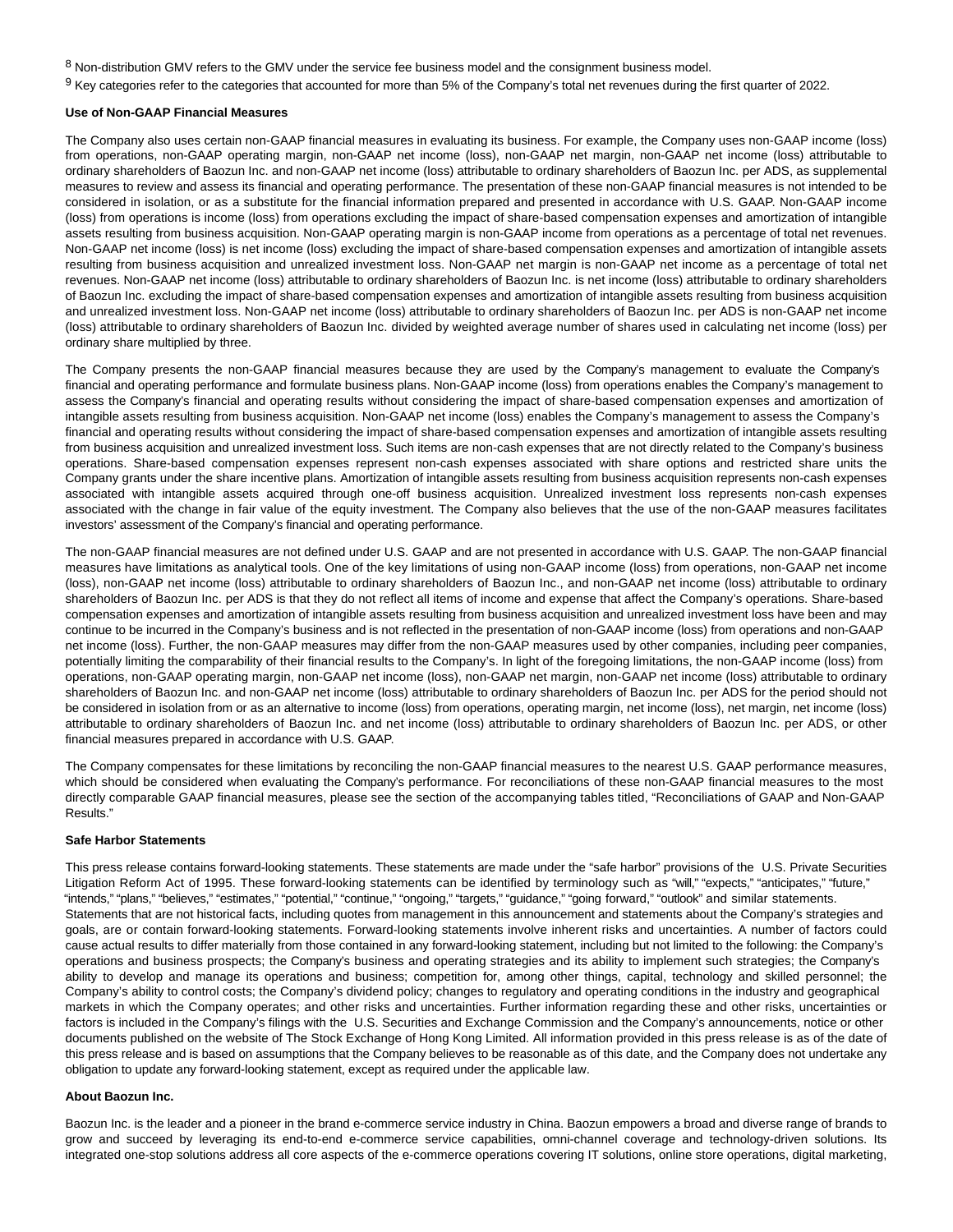customer services, and warehousing and fulfillment.

For more information, please visi[t http://ir.baozun.com.](https://www.globenewswire.com/Tracker?data=GFrffI2OBoWICuh9rsyO8EQvNjIUPWQkf17dOJpqHII4UHsNebn8ZP4EbAGZy3fNsDJikTvkXxmSC02OgI7Mkw==)

For investor and media inquiries, please contact:

## **Baozun Inc.**

Ms. Wendy Sun Email[: ir@baozun.com](mailto:ir@baozun.com)

### **Baozun Inc. UNAUDITED CONDENSED CONSOLIDATED BALANCE SHEETS (In thousands)**

|                                                                                                         |                           | As of                          |                                |           |
|---------------------------------------------------------------------------------------------------------|---------------------------|--------------------------------|--------------------------------|-----------|
|                                                                                                         | December 31,<br>2021      | March 31,<br>2022              | March 31,<br>2022              |           |
| <b>ASSETS</b><br><b>Current assets</b>                                                                  | <b>RMB</b>                | <b>RMB</b>                     | US\$                           |           |
|                                                                                                         |                           |                                |                                |           |
|                                                                                                         |                           |                                |                                |           |
| Cash and cash equivalents                                                                               | 4,606,545                 | 3,365,645                      | 530,917                        |           |
| Restricted cash                                                                                         | 93,219                    | 10,058                         | 1,587                          |           |
| Accounts receivable, net                                                                                | 2,260,918                 | 1,960,352                      | 309,238                        |           |
| Inventories, net                                                                                        | 1,073,567                 | 1,045,617                      | 164,942                        |           |
| Advances to suppliers                                                                                   | 527,973                   | 260,761                        | 41,134                         |           |
| Prepayments and other current assets<br>Amounts due from related parties<br><b>Total current assets</b> | 572,774<br>68,984         | 647,356<br>67,249<br>7,357,038 | 102,118<br>10,608<br>1,160,544 |           |
|                                                                                                         |                           |                                |                                | 9,203,980 |
|                                                                                                         | <b>Non-current assets</b> |                                |                                |           |
| Investments in equity investees                                                                         | 330,788                   | 281,704                        | 44,438                         |           |
| Property and equipment, net                                                                             | 652,886                   | 685,445                        | 108,126                        |           |
| Intangible assets, net                                                                                  | 395,210                   | 380,156                        | 59,968                         |           |
| Land use right, net                                                                                     | 40,516                    | 40,259                         | 6,351                          |           |
| Operating lease right-of-use assets                                                                     | 1,095,570                 | 1,071,179                      | 168,974                        |           |
| Goodwill                                                                                                | 397,904                   | 397,904                        | 62,768                         |           |
| Other non-current assets                                                                                | 87,926<br>114,200         | 77,134                         | 12,168                         |           |
| Deferred tax assets                                                                                     |                           | 114,335                        | 18,036                         |           |
| <b>Total non-current assets</b>                                                                         | 3,115,000                 | 3,048,116                      | 480,829                        |           |
| <b>Total assets</b>                                                                                     | 12,318,980                | 10,405,154                     | 1,641,373                      |           |

# **Baozun Inc. UNAUDITED CONDENSED CONSOLIDATED BALANCE SHEETS (In thousands, except for share and per share data)**

|                                                | As of                |                   |                   |
|------------------------------------------------|----------------------|-------------------|-------------------|
|                                                | December 31,<br>2021 | March 31,<br>2022 | March 31,<br>2022 |
|                                                | <b>RMB</b>           | <b>RMB</b>        | US\$              |
| <b>LIABILITIES AND SHAREHOLDERS' EQUITY</b>    |                      |                   |                   |
| <b>Current liabilities</b>                     |                      |                   |                   |
| Short-term loan                                | 2,288,465            | 1,685,301         | 265,850           |
| Accounts payable                               | 494.079              | 297,039           | 46,857            |
| Notes payable                                  | 529,603              | 11,316            | 1.785             |
| Income tax payables                            | 127,990              | 22.775            | 3,593             |
| Accrued expenses and other current liabilities | 984,519              | 827,520           | 130,538           |
| Amounts due to related parties                 | 73.794               | 11.844            | 1,868             |
| Current operating lease liabilities            | 278,176              | 294,100           | 46,393            |
| <b>Total current liabilities</b>               | 4,776,626            | 3,149,895         | 496,884           |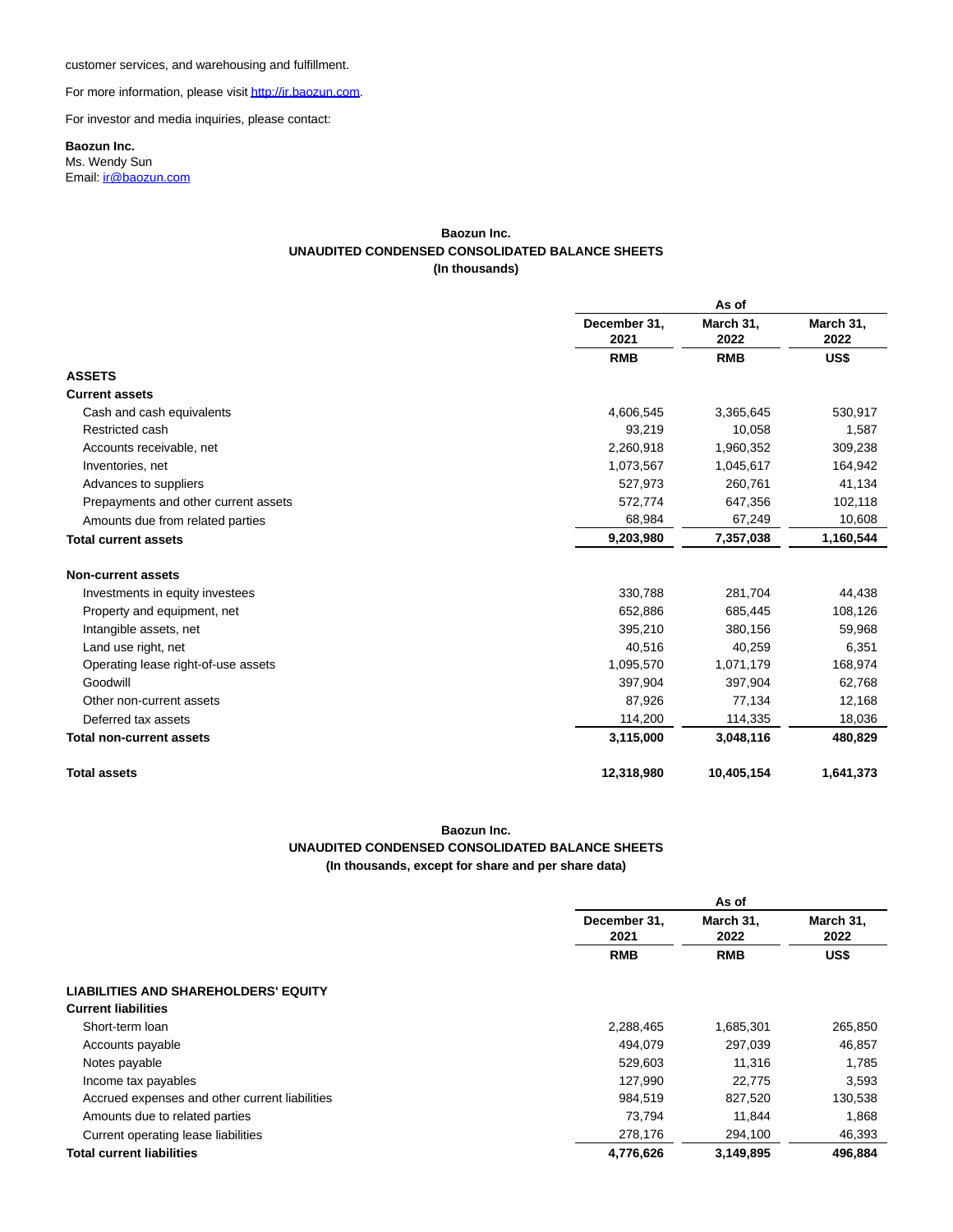| <b>Non-current liabilities</b>                                                                                                                                                                          |            |            |           |
|---------------------------------------------------------------------------------------------------------------------------------------------------------------------------------------------------------|------------|------------|-----------|
| Deferred tax liabilities                                                                                                                                                                                | 51,525     | 49,324     | 7,781     |
| Long-term operating lease liabilities                                                                                                                                                                   | 883,495    | 841,171    | 132,691   |
| Other non-current liabilities                                                                                                                                                                           | 125,985    | 116,260    | 18,340    |
| <b>Total non-current liabilities</b>                                                                                                                                                                    | 1,061,005  | 1,006,755  | 158,812   |
| <b>Total liabilities</b>                                                                                                                                                                                | 5,837,631  | 4,156,650  | 655,696   |
| Redeemable non-controlling interests                                                                                                                                                                    | 1,421,680  | 1,421,588  | 224,250   |
| Baozun Inc. shareholders' equity:                                                                                                                                                                       |            |            |           |
| Class A ordinary shares (US\$0.0001 par value; 470,000,000 shares authorized,<br>195,493,754 and 189,516,756 shares issued and outstanding as of December 31, 2021<br>and March 31, 2022, respectively) | 125        | 125        | 20        |
| Class B ordinary shares (US\$0.0001 par value; 30,000,000 shares authorized,<br>13,300,738 shares issued and outstanding as of December 31, 2021 and March 31,                                          | 8          | 8          | 1         |
| 2022, respectively)<br>Additional paid-in capital                                                                                                                                                       | 4,959,646  | 4,992,195  | 787,499   |
| Treasury shares                                                                                                                                                                                         | (385, 942) | (513, 314) | (80, 973) |
| Retained earnings                                                                                                                                                                                       | 425,125    | 302,721    | 47,753    |
| Accumulated other comprehensive income                                                                                                                                                                  | (102, 603) | (108, 606) | (17, 132) |
| Total Baozun Inc. shareholders' equity                                                                                                                                                                  | 4,896,359  | 4,673,129  | 737,168   |
| Non-controlling interests                                                                                                                                                                               | 163,310    | 153,787    | 24,259    |
| <b>Total equity</b>                                                                                                                                                                                     | 5,059,669  | 4,826,916  | 761,427   |
| Total liabilities, redeemable non-controlling interests and equity                                                                                                                                      | 12,318,980 | 10,405,154 | 1,641,373 |

### **Baozun Inc.**

# **UNAUDITED CONDENSED CONSOLIDATED STATEMENTS OF COMPREHENSIVE INCOME (LOSS)**

**(In thousands, except for share and per share data and per ADS data)**

|                                                                                 | For the three months ended March 31, |             |            |
|---------------------------------------------------------------------------------|--------------------------------------|-------------|------------|
|                                                                                 | 2021                                 | 2022        |            |
|                                                                                 | <b>RMB</b>                           | <b>RMB</b>  | US\$       |
| <b>Net revenues</b>                                                             |                                      |             |            |
| <b>Product sales</b>                                                            | 971,842                              | 680,840     | 107,400    |
| <b>Services</b>                                                                 | 1,048,654                            | 1,303,318   | 205,593    |
| <b>Total net revenues</b>                                                       | 2,020,496                            | 1,984,158   | 312,993    |
| Operating expenses (1)                                                          |                                      |             |            |
| Cost of products                                                                | (822, 301)                           | (595, 674)  | (93, 965)  |
| Fulfillment <sup>(2)</sup>                                                      | (507, 997)                           | (629, 385)  | (99, 283)  |
| Sales and marketing (2)                                                         | (470, 642)                           | (615, 905)  | (97, 157)  |
| Technology and content (2)                                                      | (92, 983)                            | (105, 281)  | (16,608)   |
| General and administrative (2)                                                  | (79, 625)                            | (90, 574)   | (14, 288)  |
| Other operating income, net                                                     | 5,963                                | 11,491      | 1,813      |
| <b>Total operating expenses</b>                                                 | (1,967,585)                          | (2,025,328) | (319, 488) |
| Income (loss) from operations                                                   | 52,911                               | (41, 170)   | (6, 495)   |
| Other income (expenses)                                                         |                                      |             |            |
| Interest income                                                                 | 17,721                               | 8,923       | 1,408      |
| Interest expense                                                                | (13,222)                             | (19,740)    | (3, 114)   |
| Unrealized investment loss                                                      | (37, 351)                            | (81,988)    | (12, 933)  |
| Gain on repurchase of 1.625% convertible senior notes due 2024                  |                                      | 7,907       | 1,247      |
| Exchange (loss) gain                                                            | (6,755)                              | 4,015       | 633        |
| Income (loss) before income tax and share of income in equity method investment | 13,304                               | (122, 053)  | (19, 254)  |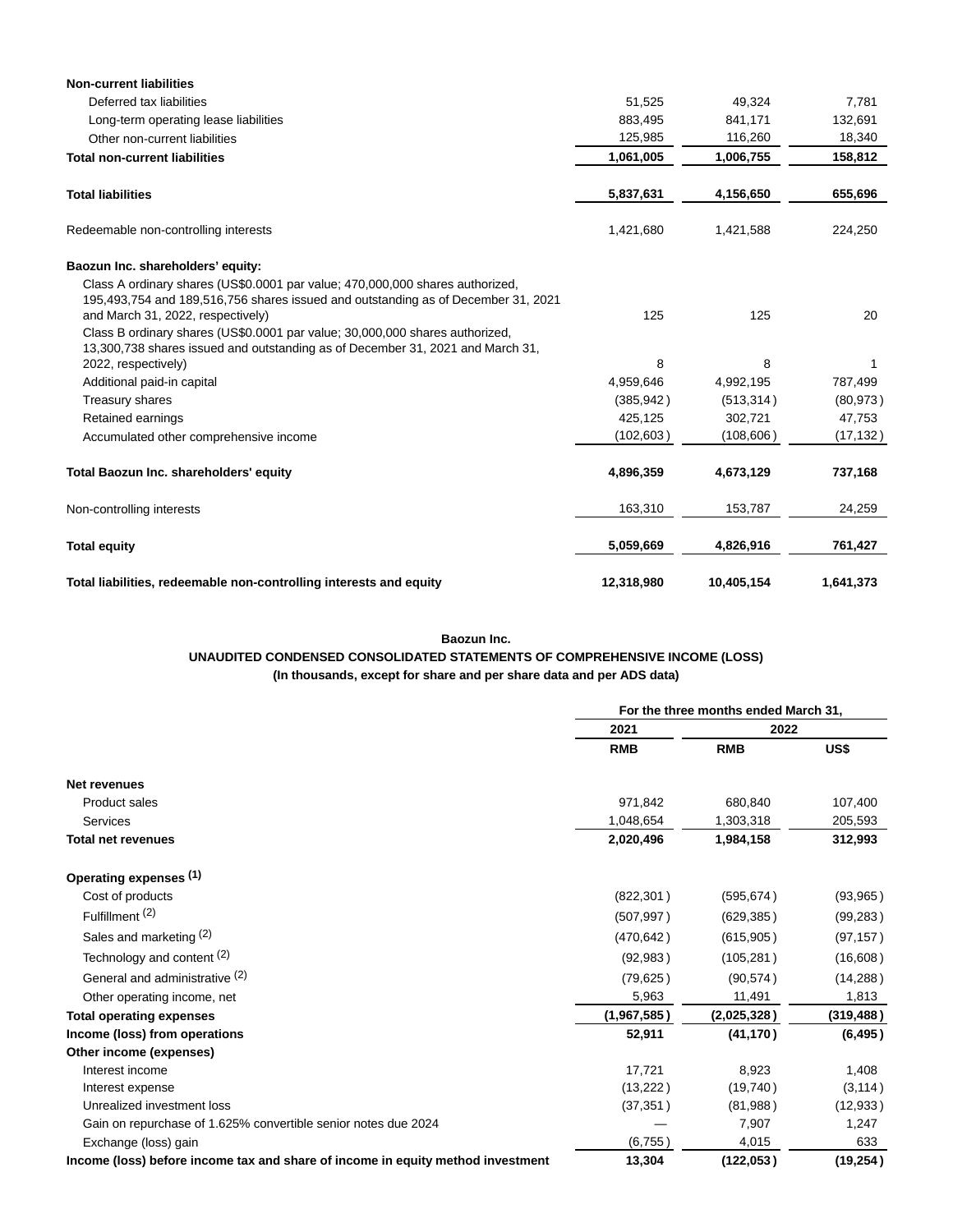| Income tax expense $(3)$                                                          | (11,622)    | (2,962)     | (467)       |
|-----------------------------------------------------------------------------------|-------------|-------------|-------------|
| Share of income (loss) in equity method investment, net of tax of nil             | 450         | (539)       | (85)        |
| Net income (loss)                                                                 | 2,132       | (125, 554)  | (19, 806)   |
| Net (income) loss attributable to non-controlling interests                       | (877)       | 3,058       | 482         |
| Net loss attributable to redeemable non-controlling interests                     |             | 92          | 15          |
| Net income (loss) attributable to ordinary shareholders of Baozun Inc.            | 1,255       | (122, 404)  | (19, 309)   |
| Net income (loss) per share attributable to ordinary shareholders of Baozun Inc.: |             |             |             |
| Basic                                                                             | 0.01        | (0.62)      | (0.10)      |
| Diluted                                                                           | 0.01        | (0.62)      | (0.10)      |
| Net income (loss) per ADS attributable to ordinary shareholders of Baozun Inc.:   |             |             |             |
| Basic                                                                             | 0.02        | (1.87)      | (0.29)      |
| <b>Diluted</b>                                                                    | 0.02        | (1.87)      | (0.29)      |
| Weighted average shares used in calculating net income (loss) per ordinary share  |             |             |             |
| Basic                                                                             | 221,482,302 | 196,148,438 | 196,148,438 |
| <b>Diluted</b>                                                                    | 224,735,148 | 196,148,438 | 196,148,438 |
| Net income (loss)                                                                 | 2,132       | (125, 554)  | (19,806)    |
| Other comprehensive income (loss), net of tax of nil:                             |             |             |             |
| Foreign currency translation adjustment                                           | 5,834       | (6,003)     | (947)       |
| Comprehensive income (loss)                                                       | 7,966       | (131, 557)  | (20, 753)   |

(1) Share-based compensation expenses are allocated in operating expenses items as follows:

|                            |            | For the three months ended March 31, |       |  |
|----------------------------|------------|--------------------------------------|-------|--|
|                            | 2021       | 2022                                 |       |  |
|                            | <b>RMB</b> | <b>RMB</b>                           | US\$  |  |
| <b>Fulfillment</b>         | 781        | 3.126                                | 493   |  |
| Sales and marketing        | 7,282      | 14,992                               | 2,365 |  |
| Technology and content     | 4,050      | 5,580                                | 880   |  |
| General and administrative | 10,339     | 11,342                               | 1,789 |  |
|                            | 22,452     | 35.040                               | 5,527 |  |

(2) Including amortization of intangible assets resulting from business acquisition, which amounted to RMB0.4 million and RMB10.8 million for the three months period ended March 31, 2021 and 2022, respectively.

(3) Including income tax benefits of RMB0.1 million and RMB2.2 million related to the reversal of deferred tax liabilities, which was recognized on business acquisition for the three months period ended March 31, 2021 and 2022, respectively.

# **Baozun Inc. Reconciliations of GAAP and Non-GAAP Results (in thousands, except for share and per ADS data)**

|                                                                                                  | For the three months ended March 31, |            |          |
|--------------------------------------------------------------------------------------------------|--------------------------------------|------------|----------|
|                                                                                                  | 2021                                 | 2022       |          |
|                                                                                                  | <b>RMB</b>                           | <b>RMB</b> | US\$     |
| Income (loss) from operations                                                                    | 52,911                               | (41, 170)  | (6, 495) |
| Add: Share-based compensation expenses                                                           | 22,452                               | 35,040     | 5,527    |
| Amortization of intangible assets resulting from business acquisition                            | 391                                  | 10,790     | 1,702    |
| Non-GAAP income from operations                                                                  | 75,754                               | 4,660      | 734      |
| Net income (loss)                                                                                | 2,132                                | (125,554)  | (19,806) |
| Add: Share-based compensation expenses                                                           | 22,452                               | 35,040     | 5,527    |
| Amortization of intangible assets resulting from business acquisition                            | 391                                  | 10,790     | 1,702    |
| Unrealized investment loss                                                                       | 37,351                               | 81,988     | 12,933   |
| <b>Less:</b> Tax effect of amortization of intangible assets resulting from business acquisition | (98)                                 | (2,201)    | (347)    |
| Non-GAAP net income                                                                              | 62,228                               | 63         | 9        |
| Net income (loss) attributable to ordinary shareholders of Baozun Inc.                           | 1,255                                | (122,404)  | (19,309) |